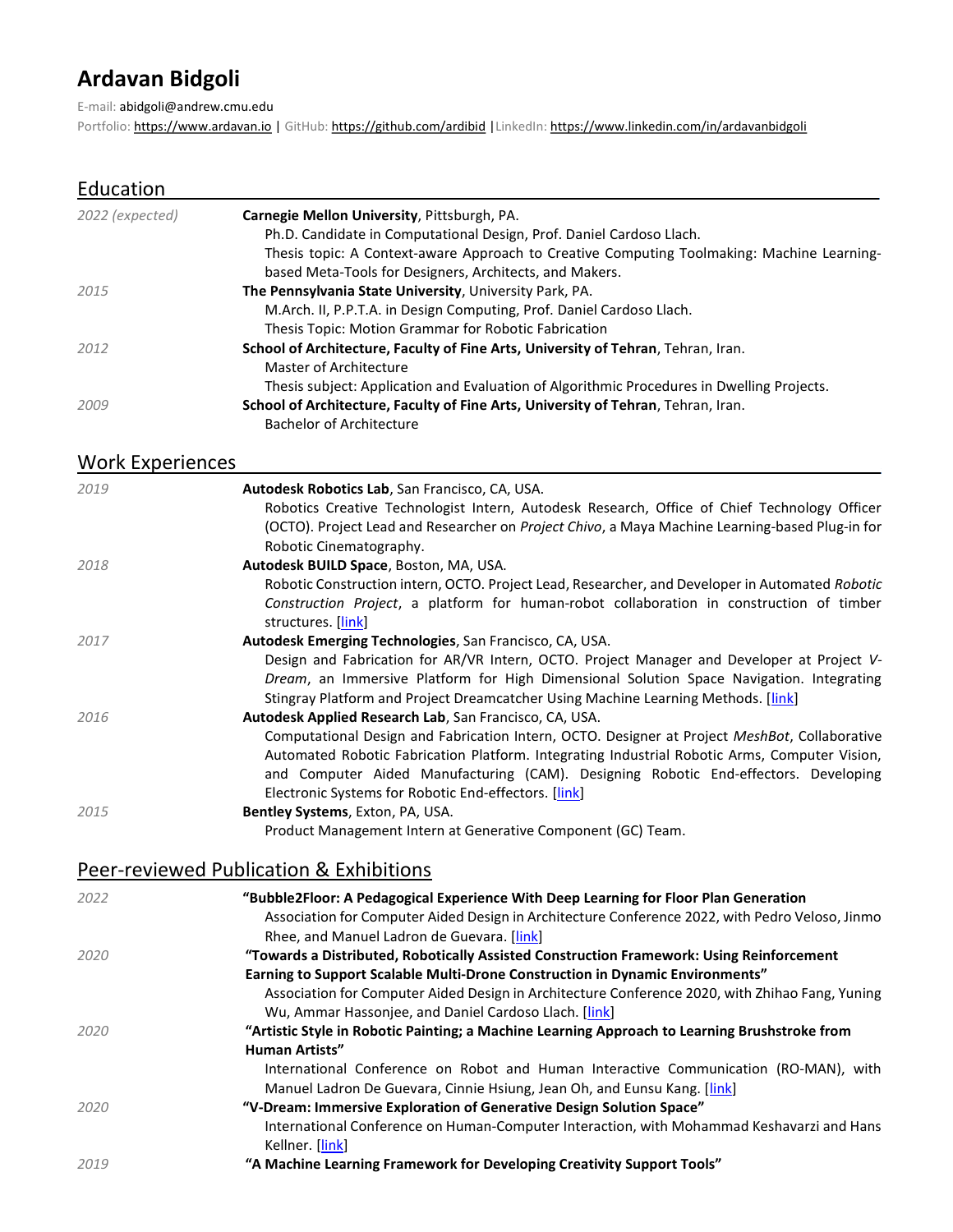|      | International Conference on Computer Creativity 2019, Doctoral Consortium.                          |
|------|-----------------------------------------------------------------------------------------------------|
| 2019 | "Machinic Surrogates: Human-Machine Relationships in Computational Creativity"                      |
|      | International Symposium on Electronic Arts 2019, with Eunsu Kang, Daniel Cardoso Llach. [link]      |
| 2018 | "DeepCloud"                                                                                         |
|      | Exhibited in the NIPS Creativity Workshop Gallery 2018, with Pedro Veloso. [link]                   |
| 2018 | "DeepCloud: the application of a data-driven generative model in design"                            |
|      | Association for Computer Aided Design in Architecture Conference 2018, with Pedro Veloso. [link]    |
| 2018 | "Automated Construction"                                                                            |
|      | Autodesk's Spotlight Lecture Series, Boston, MA.                                                    |
| 2018 | "Image Classification for Robotic Plastering with Convolutional Neural Network"                     |
|      | Rob   Arch 2018, Robotic Fabrication in Architecture, Art, and Design, with Josh Bard, Wei Wei Chi. |
|      | [link]                                                                                              |
| 2017 | "Assisted Automation: Three Learning Experiences in Architectural Robotics"                         |
|      | International Journal of Architectural Computing, with Daniel Cardoso Llach and Shokofeh Darbari.   |
|      | [link]                                                                                              |
| 2016 | "Of Hands and Robots: 'Assisted Automation' and 'Robotic Enactments' in Creative Robotics           |
|      | Pedagogy"                                                                                           |
|      | FABLEARN 2016: 6th Annual Conference on Creativity and Making in Education (ACM SIGCHI), with       |
|      | Daniel Cardoso Llach and Shokofeh Darbari, Stanford, CA, U.S.A.                                     |
| 2016 | "Robotic Motion Grammar"                                                                            |
|      | Published in the Proceedings of the SimAUD, UCL, London, U.K.                                       |
| 2015 | "Towards a Motion Grammar for Robotic Stereotomy"                                                   |
|      | Published in the Proceedings of CAADRIA 2015, May 2015, with Daniel Cardoso Llach. [link]           |
|      |                                                                                                     |

## Academic Projects/Positions Involved .

| 2021-Now  | Lead Graduate Instructor, CMU.                                                                   |
|-----------|--------------------------------------------------------------------------------------------------|
|           | Course Founder and Lead instructor, 48-770 Introduction into Machine Learning in Design, a       |
|           | Graduate-level Course on the Applications of Machine Learning Generative Models for Designers.   |
| 2020-Now  | Team CRAIDL, CMU.                                                                                |
|           | Co-Founder of Creative AI And Design Launchpad, a Research Group Focused on Shaping the Future   |
|           | of Design Fields through AI. [link]                                                              |
| 2020-2021 | Rethinking Autonomy in Construction, CMU.                                                        |
|           | Research Lead in The Team of Researchers Developing a Semi-Autonomous Drone Construction         |
|           | Using Reinforcement Learning Algorithm.                                                          |
| 2018-2020 | Robotics Fellow, CMU.                                                                            |
|           | Architectural Robotics Researcher and Instructure, Leading Research Projects in CMU dFab Robotic |
|           | Team.                                                                                            |
| 2018-2020 | Robot   Art Research Team, CMU.                                                                  |
|           | Developing Machine Learning methods for creative application in robotics.                        |
| 2016-2018 | Robotic Plastering Research, CMU.                                                                |
|           | Developing computer vision system (hardware and software) for machine-learning based             |
|           | computer vision feedback loops. Under supervision of Josh Bard, CMU dFab.                        |
| 2014-2016 | SALA Robotic Fabrication Lab Initiative Team, Penn State.                                        |
|           | Member of Initiative Team, R.A, with Prof. Daniel Cardoso Llach and Jamie Heiman, The            |
|           | Pennsylvania State University.                                                                   |
| 2014-2015 | <b>Studies on Robotic Hot Wire Cutting, Penn State.</b>                                          |
|           | Research project, in collaboration with SALA Fabrication Lab.                                    |

### Honors and Awards .

| 2021      | Computational Design Research Support Micro Grant, School of Architecture, CMU.             |
|-----------|---------------------------------------------------------------------------------------------|
| 2018      | ACADIA 2018 Conference Travel Grant, Association for Computer Aided Design in Architecture. |
| 2016      | Best Project Prize, 15-112 Project Review, School of Computer Science, CMU.                 |
| 2016      | 3rd Grand Prize and Best Use of API Prize, 112 Hackathon, CMU.                              |
| 2016      | Full Tuition Waiver and Stipend for PhD Program, CMU School of Architecture.                |
| 2015-2016 | SCDC Student Research Grant for PhD studies, Penn State.                                    |
| 2015-2016 | Robert Graham Endow Grad Fellowship, Penn State.                                            |
| 2015      | Architectural Research Centers Consortium (ARCC) King Student Medal, Penn State.            |
| 2015      | Stuckeman School Graduate student travel Grant, Penn State.                                 |